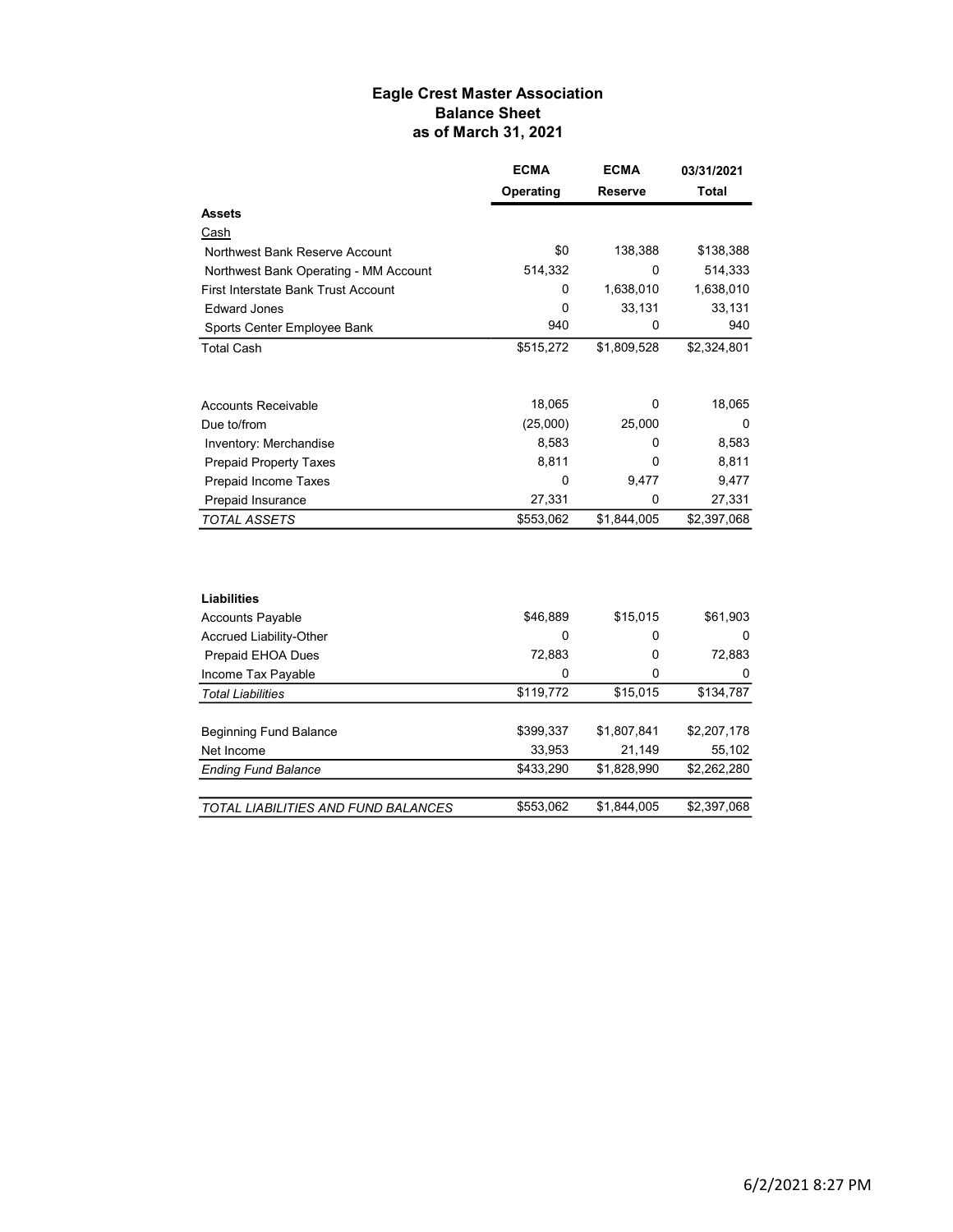## Eagle Crest Master Association Budget Comparison Report - ECMA Facilities for the period ending March 31, 2021

|                                            | 01/01/2021-03/31/2021 |               |             |                   | Year to Date 01/01/2021-03/31/2021 |                         |                                   |  |
|--------------------------------------------|-----------------------|---------------|-------------|-------------------|------------------------------------|-------------------------|-----------------------------------|--|
|                                            | Actual                | <b>Budget</b> | Variance    | <b>YTD Actual</b> | % of<br><b>Budget</b>              | Annual<br><b>Budget</b> | <b>Actual to</b><br><b>Budget</b> |  |
| Income                                     |                       |               |             |                   |                                    |                         |                                   |  |
| <b>Commercial Rent</b>                     |                       |               |             |                   |                                    |                         |                                   |  |
| 36215 - Commercial Rent - Golf             | \$0                   | \$0           | \$0         | \$0               | 0%                                 | \$35,646                | (\$35,646)                        |  |
| <b>Total Commercial Rent</b>               | 0                     | $\mathbf 0$   | $\mathbf 0$ | 0                 | 0%                                 | 35,646                  | (35, 646)                         |  |
| Dues                                       |                       |               |             |                   |                                    |                         |                                   |  |
| 39520 - Dues - VROA                        | 28,272                | 28,272        | 0           | 28,272            | 25%                                | 113,088                 | (84, 816)                         |  |
| 39530 - Dues - Fairway Vista               | 7,296                 | 7,296         | 0           | 7,296             | 25%                                | 29,184                  | (21, 888)                         |  |
| 39540 - Dues - RiverView Vista             | 10,716                | 10,716        | 0           | 10,716            | 25%                                | 42,864                  | (32, 148)                         |  |
| 39550 - Dues - EHOA                        | 41,496                | 41,496        | 0           | 41,496            | 25%                                | 165,984                 | (124, 488)                        |  |
| 39560 - Dues - River Run Properties LLC    | 912                   | 912           | 0           | 912               | 25%                                | 3,648                   | (2,736)                           |  |
| 39570 - Dues - Worldmark                   | 18,696                | 18,696        | 0           | 18,696            | 25%                                | 74,784                  | (56,088)                          |  |
| 39580 - Dues - Conference Center           | 912                   | 912           | 0           | 912               | 25%                                | 3,648                   | (2,736)                           |  |
| 39590 - Dues - Eagle Crest Hotel           | 7,296                 | 7,296         | 0           | 7,296             | 25%                                | 29,184                  | (21,888)                          |  |
| <b>Total Dues</b>                          | 115,596               | 115,596       | $\mathbf 0$ | 115,596           | 25%                                | 462,384                 | (346, 788)                        |  |
| Other Income                               |                       |               |             |                   |                                    |                         |                                   |  |
| 35120 - Misc Income                        | 20                    | 0             | 20          | 20                | 0%                                 | 0                       | 20                                |  |
| 36070 - Sub Association Billing Fee Rev    | 1,760                 | 1,870         | (110)       | 1,760             | 24%                                | 7,480                   | (5,720)                           |  |
| 39180 - Bank Interest Income               | 0                     | 0             | 0           | $\mathbf 0$       | 0%                                 | 0                       | 0                                 |  |
| Total Other Income                         | 1,780                 | 1,870         | (90)        | 1,780             | 24%                                | 7,480                   | (5,700)                           |  |
| <b>Total Income</b>                        | \$<br>117,376         | $$117,466$ \$ | (90)        | 117,376<br>\$     | 23%                                | -\$<br>505,510 \$       | (388, 134)                        |  |
| <b>Expense</b>                             |                       |               |             |                   |                                    |                         |                                   |  |
| <b>Contracted Services</b>                 |                       |               |             |                   |                                    |                         |                                   |  |
| 60236 - Management Fees                    | \$5,999               | \$6,000       | (50)        | \$5,999           | 25%                                | \$23,998                | (\$17,999)                        |  |
| 60304 - Safety Services Fee                | 12,034                | 12,034        | (0)         | 12,034            | 25%                                | 48,136                  | (36, 102)                         |  |
| 60305 - Pools and Spa Services             | 4,024                 | 4,024         | 0           | 4,024             | 25%                                | 16,097                  | (12,073)                          |  |
| 60306 - Accounting Fee                     | 4,122                 | 4,122         | (0)         | 4,122             | 25%                                | 16,489                  | (12, 367)                         |  |
| 60307 - Resort Manager Fee                 | 8,283                 | 8,283         | 0           | 8,283             | 25%                                | 33,132                  | (24, 849)                         |  |
| 60344 - Landscaping                        | 36,039                | 36,039        | 0           | 36,039            | 25%                                | 144,154                 | (108, 116)                        |  |
| <b>Total Contracted Services</b>           | 70,501                | 70,502        | (0)         | 70,501            | 25%                                | 282,006                 | (211, 505)                        |  |
| Dues Expense                               |                       |               |             |                   |                                    |                         |                                   |  |
| 60308 - Reserve Contribution Master        | 16,550                | 16,550        | 0           | 16,550            | 25%                                | 66,200                  | (49, 650)                         |  |
| 60308 - Reserve Cont - Golf Course Rsv     |                       | 0             | $\mathbf 0$ | 0                 | 0%                                 | 48,373                  | (48, 373)                         |  |
| <b>Total Dues Expense</b>                  | 16,550                | 16,550        | 0           | 16,550            | 14%                                | 114,573                 | (98, 023)                         |  |
| Grounds Maintenance                        |                       |               |             |                   |                                    |                         |                                   |  |
| 60343 - Front Pasture Mtc                  | 0                     | $\mathbf 0$   | $\pmb{0}$   | 0                 | 0%                                 | 9,499                   | (9, 499)                          |  |
| 60361 - Snow Removal                       | 1,329                 | 1,875         | (546)       | 1,329             | 18%                                | 7,500                   | (6, 171)                          |  |
| 60382 - Ladder Fuel Reduction              | 0                     | 1,250         | (1, 250)    | 0                 | 0%                                 | 5,000                   | (5,000)                           |  |
| <b>Total Grounds Maintenance</b>           | 1,329                 | 3,125         | (1,796)     | 1,329             | 6%                                 | 21,999                  | (20, 670)                         |  |
| <b>Operating Supplies</b>                  |                       |               |             |                   |                                    |                         |                                   |  |
| 60190 - Postage, Delivery, & Communication | 2,452                 | 638           | 1,815       | 2,452             | 96%                                | 2,550                   | (98)                              |  |
| 60191 - Voting & Ballot Services           | 0                     | 550           | (550)       | 0                 | 0%                                 | 2,200                   | (2,200)                           |  |
| <b>Total Operating Supplies</b>            | 2,452                 | 1,188         | 1,265       | 2,452             | 52%                                | 4,750                   | (2, 298)                          |  |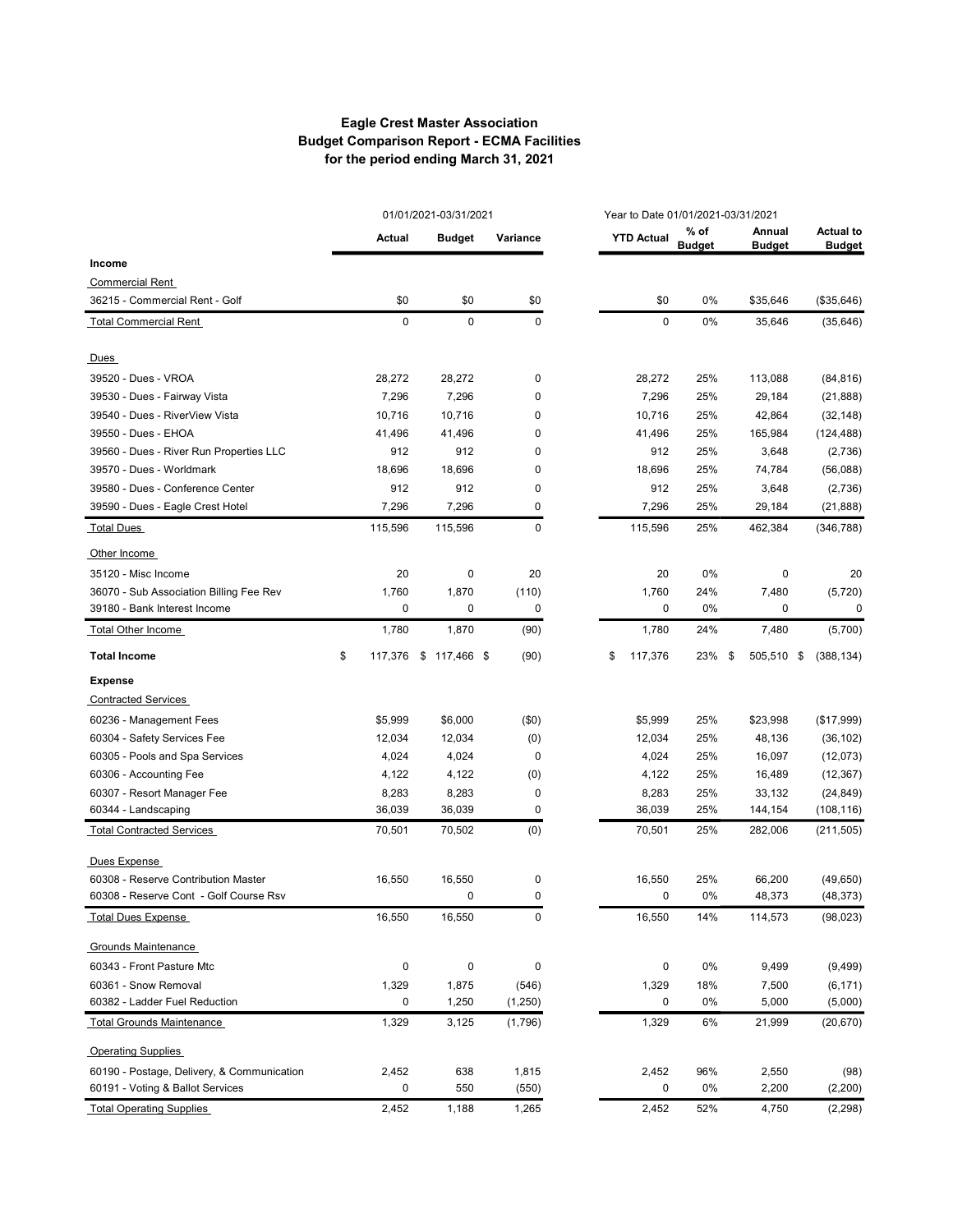## Eagle Crest Master Association Budget Comparison Report - ECMA Facilities for the period ending March 31, 2021

|                                        | 01/01/2021-03/31/2021 |      |               |  | Year to Date 01/01/2021-03/31/2021 |    |                   |                         |      |                         |      |                                   |
|----------------------------------------|-----------------------|------|---------------|--|------------------------------------|----|-------------------|-------------------------|------|-------------------------|------|-----------------------------------|
|                                        | Actual                |      | <b>Budget</b> |  | Variance                           |    | <b>YTD Actual</b> | $%$ of<br><b>Budget</b> |      | Annual<br><b>Budget</b> |      | <b>Actual to</b><br><b>Budget</b> |
| Other Expense                          |                       |      |               |  |                                    |    |                   |                         |      |                         |      |                                   |
| 60163 - Director Travel                | 367                   |      | 413           |  | (46)                               |    | 367               | 22%                     |      | 1,650                   |      | (1,283)                           |
| <b>Total Other Expense</b>             | 367                   |      | 413           |  | (46)                               |    | 367               | 22%                     |      | 1,650                   |      | (1, 283)                          |
| <b>Professional Fees</b>               |                       |      |               |  |                                    |    |                   |                         |      |                         |      |                                   |
| 60147 - Audit & Tax Services           | $\mathbf 0$           |      | 0             |  | $\mathbf 0$                        |    | $\mathbf 0$       | 0%                      |      | 7,300                   |      | (7,300)                           |
| 60142 - Sub Association Billing Fee    | 1,760                 |      | 1,870         |  | (110)                              |    | 1,760             | 24%                     |      | 7,480                   |      | (5, 720)                          |
| 60252 - Legal / Prof. Services         | 1,324                 |      | 750           |  | 574                                |    | 1,324             | 44%                     |      | 3,000                   |      | (1,676)                           |
| 60302 - Consultant Fees                | 6,148                 |      | 3,250         |  | 2,898                              |    | 6,148             | 47%                     |      | 13,000                  |      | (6, 852)                          |
| <b>Total Professional Fees</b>         | 9,232                 |      | 5,870         |  | 3,362                              |    | 9,232             | 30%                     |      | 30,780                  |      | (21, 548)                         |
| Repair & Maintenance                   |                       |      |               |  |                                    |    |                   |                         |      |                         |      |                                   |
| 60336 - Repair & Mtc                   | 934                   |      | 3,500         |  | (2, 566)                           |    | 934               | 7%                      |      | 14,000                  |      | (13,066)                          |
| 60353 - Red Tail Hawk Pool R&M         | 1,000                 |      | 2,750         |  | (1,750)                            |    | 1,000             | 9%                      |      | 11,000                  |      | (10,000)                          |
| Total Repair & Maintenance             | 1,934                 |      | 6,250         |  | (4, 316)                           |    | 1,934             | 8%                      |      | 25,000                  |      | (23,066)                          |
| Sport Center                           |                       |      |               |  |                                    |    |                   |                         |      |                         |      |                                   |
| 60237 - Rent                           | 600                   |      | 600           |  | $\mathbf 0$                        |    | 600               | 100%                    |      | 600                     |      | 0                                 |
| <b>Total Sport Center</b>              | 600                   |      | 600           |  | 0                                  |    | 600               | 100%                    |      | 600                     |      | 0                                 |
| Taxes and Insurance                    |                       |      |               |  |                                    |    |                   |                         |      |                         |      |                                   |
| 80250 - Real Estate Taxes              | 927                   |      | 911           |  | 16                                 |    | 927               | 25%                     |      | 3,643                   |      | (2,716)                           |
| 80355 - Insurance Deductible           |                       |      |               |  | $\pmb{0}$                          |    |                   | 0%                      |      | 0                       |      | 0                                 |
| 80350 - Liability & Property Insurance | 3,500                 |      | 4,077         |  | (576)                              |    | 3,500             | 21%                     |      | 16,306                  |      | (12, 806)                         |
| <b>Total Taxes and Insurance</b>       | 4,427                 |      | 4,987         |  | (560)                              |    | 4,427             | 22%                     |      | 19,949                  |      | (15, 522)                         |
| <b>Utilities</b>                       |                       |      |               |  |                                    |    |                   |                         |      |                         |      |                                   |
| 60360 - Waste Removal                  | 894                   |      | 1,325         |  | (431)                              |    | 894               | 17%                     |      | 5,300                   |      | (4, 406)                          |
| 60501 - Electricity                    | 642                   |      | 625           |  | 17                                 |    | 642               | 26%                     |      | 2,500                   |      | (1,858)                           |
| <b>Total Utilities</b>                 | 1,535                 |      | 1,950         |  | (415)                              |    | 1,535             | 20%                     |      | 7,800                   |      | (6, 265)                          |
| <b>Total Expense</b>                   | \$<br>108,928         |      | $$111,434$ \$ |  | (2,506)                            | \$ | 108,928           | 21%                     | - \$ | 509,107                 | \$   | (400, 179)                        |
| Operating Net Income                   | \$<br>8,448           | - \$ | 6,032 \$      |  | 2,416                              | \$ | 8,448             | $-235\%$ \$             |      | (3, 597)                | - \$ | 12,045                            |
| Beginning Fund Balance -01/01/2021     |                       |      |               |  |                                    | \$ | 56,813            |                         | \$   | 56,606                  |      |                                   |
| Ending Fund Balance -03/31/2021        |                       |      |               |  |                                    | \$ | 65,261            |                         | \$   | 53,009                  |      |                                   |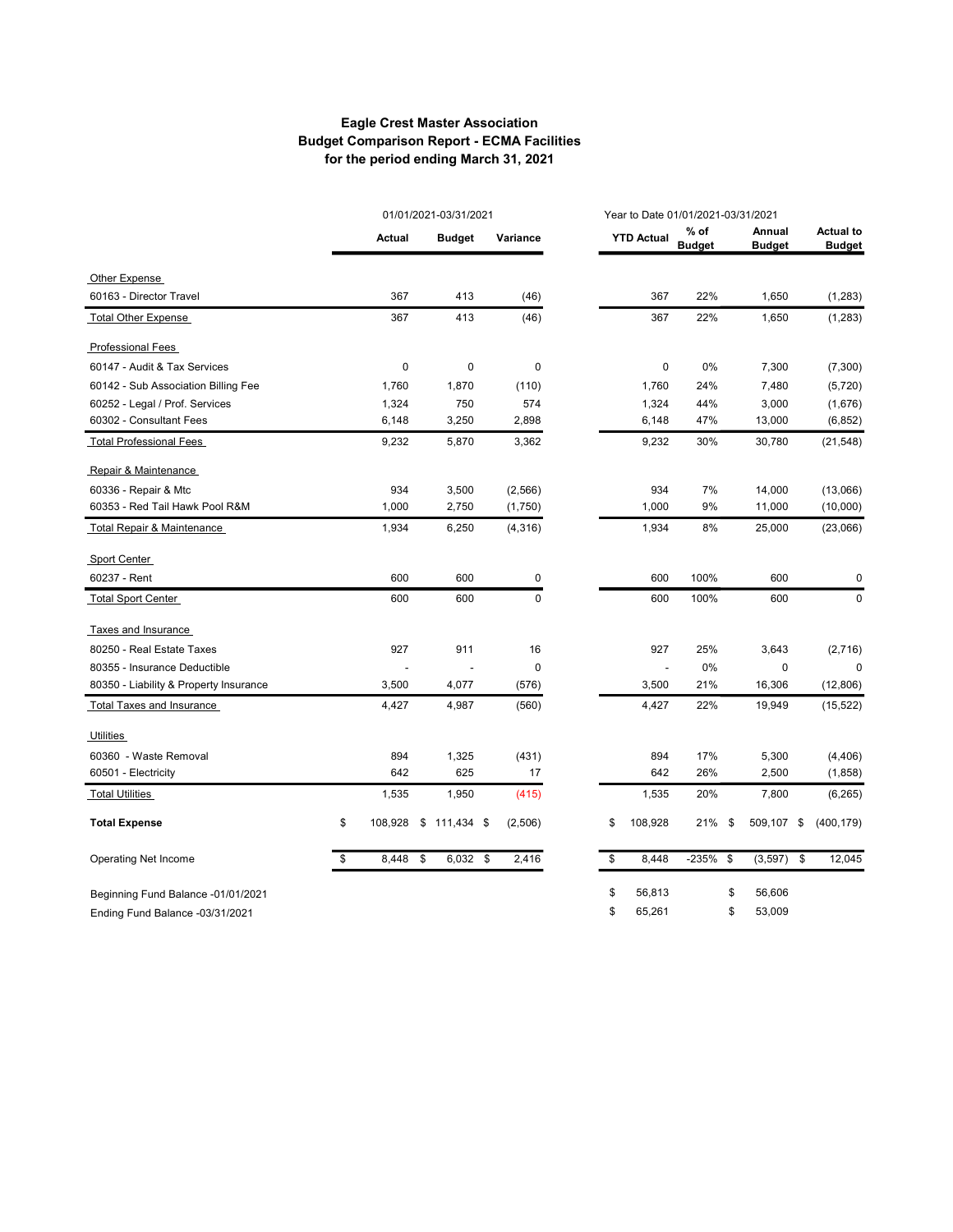#### Eagle Crest Master Association Budget Comparison Report - ECMA Sports Center for the period ending March 31, 2021

|                                                 |               | 01/01/2021-03/31/2021 |              |               | Year to Date 01/01/2021-03/31/2021 |                      |                                               |
|-------------------------------------------------|---------------|-----------------------|--------------|---------------|------------------------------------|----------------------|-----------------------------------------------|
|                                                 | Actual        | Budget                | Variance     | Actual        | % of<br><b>Budget</b>              | <b>Annual Budget</b> | Variance<br><b>Actual to</b><br><b>Budget</b> |
| Income                                          |               |                       |              |               |                                    |                      |                                               |
| <b>Commercial Rent</b>                          |               |                       |              |               |                                    |                      |                                               |
| 36214 - Commercial Rent - F&B                   | \$0           | \$3                   | (\$3)        | $\pmb{0}$     | 0%                                 | 10                   | (\$10)                                        |
| <b>Total Commercial Rent</b>                    |               | $\mathbf{3}$          | (3)          |               | 0%                                 | 10                   | (10)                                          |
| Other Income                                    |               |                       |              |               |                                    |                      |                                               |
| 35230 - Merchant Sales                          | 6,967         | 31,250                | (24, 283)    | 6,967         | 6%                                 | 125,000              | (118, 033)                                    |
| 36430 - Bike rentals                            | 4,850         | 19,913                | (15,063)     | 4,850         | 6%                                 | 79,650               | (74, 800)                                     |
| 36420 - Paddle Board Revenue                    |               | 83                    | (83)         | ä,            | 0%                                 | 330                  | (330)                                         |
| 36050 - Tennis Lesson Revenue                   |               | 2,500                 | (2,500)      |               | 0%                                 | 10,000               | (10,000)                                      |
| 36070 - Tennis Court Fee Revenue                |               | 625                   | (625)        |               | 0%                                 | 2,500                | (2,500)                                       |
| 36050 - Tennis Lesson Guest Fees                |               | 175                   | (175)        |               | 0%                                 | 700                  | (700)                                         |
| 39020 - Guest Fees                              | 2,889         | 4,200                 | (1, 311)     | 2,889         | 17%                                | 16,800               | (13, 911)                                     |
| 35120 - Misc Income - Soccer Field Rent         |               |                       |              |               | 0%                                 |                      |                                               |
| Total Other Income                              | 14,706        | 58,745                | (44, 039)    | 14,706        | 6%                                 | 234,980              | (220, 274)                                    |
| <b>Sport Center</b>                             |               |                       |              |               |                                    |                      |                                               |
| 39520 - Sport Center- VROA                      | 50,950        | 50,950                | (0)          | 50,950        | 25%                                | 203,801              | (152, 851)                                    |
| 39610 - Sport Center - Fairway Vista            | 2,657         | 2,657                 | $\mathbf{1}$ | 2,657         | 25%                                | 10,626               | (7,969)                                       |
| 39620 - Sport Center - FVE Fractional           | 617           | 617                   |              | 617           | 25%                                | 2,468                | (1, 851)                                      |
| 39630 - Sport Center - RVVE Fractional          | 4,424         | 4,424                 | $\mathbf{1}$ | 4,424         | 25%                                | 17,694               | (13, 270)                                     |
| 39640 - Sport Center - RiverView Vista          | 1,476         | 1,476                 | 0            | 1,476         | 25%                                | 5,903                | (4, 427)                                      |
| 39650 - Sport Center - RECOA                    | 64,847        | 64,847                | (0)          | 64,847        | 25%                                | 259,389              | (194, 542)                                    |
| 39660 - Sport Center - Eagle Creek Frac         | 186           | 186                   |              | 186           | 25%                                | 743                  | (557)                                         |
| 39670 - Sport Center - Eagle Springs Frac       | 62            | 62                    |              | 62            | 25%                                | 248                  | (186)                                         |
| 39680 - Sport Center - EHOA                     | 17,907        | 17,907                |              | 17,907        | 25%                                | 71,628               | (53, 721)                                     |
| 39690 - Sport Center - Worldmark                | 32,548        | 32,548                | 0            | 32,548        | 25%                                | 130,191              | (97, 643)                                     |
| 39695 - Sport Center - Worldmark at Eagle Ridge | 5,046         | 5,046                 |              | 5,046         | 25%                                | 20,184               | (15, 138)                                     |
| <b>Total Sport Center</b>                       | 180,720       | 180,719               | 1            | 180,720       | 25%                                | 722,875              | (542, 155)                                    |
| <b>Total Income</b>                             | \$<br>195,426 | \$<br>239,467 \$      | (44, 040)    | \$<br>195,426 | 20%                                | \$<br>957,865 \$     | (762, 439)                                    |
| <b>Expense</b>                                  |               |                       |              |               |                                    |                      |                                               |
| <b>Contracted Services</b>                      |               |                       |              |               |                                    |                      |                                               |
| 60236 - Management Fees                         | \$14,253      | \$14,253              | \$0          | \$14,253      | 25%                                | \$57,012             | (\$42,759)                                    |
| 60256 - SPA Service Fee                         | 7,919         | 7,920                 | (0)          | 7,919         | 25%                                | 31,678               | (23, 759)                                     |
| 60304 - Safety Services Fee                     | 9,358         | 9,358                 | (0)          | 9,358         | 25%                                | 37,432               | (28,074)                                      |
| 60306 - Accounting Fee                          | 14,995        | 14,995                | 0            | 14,995        | 25%                                | 59,981               | (44, 986)                                     |
| 60307 - Resort Manager Fee                      | 2,206         | 2,206                 |              | 2,206         | 25%                                | 8,823                | (6, 617)                                      |
| 60312 - Night Audit Fee                         | 3,403         | 3,403                 | (0)          | 3,403         | 25%                                | 13,612               | (10, 209)                                     |
| 60318 - Janitorial                              | 3,990         | 5,985                 | (1,995)      | 3,990         | 17%                                | 23,940               | (19,950)                                      |
| 60344 - Landscaping                             | 3,680         | 3,724                 | (44)         | 3,680         | 25%                                | 14,896               | (11, 216)                                     |
| <b>Total Contracted Services</b>                | 59,804        | 61,844                | (2,039)      | 59,804        | 24%                                | 247,374              | (187, 570)                                    |
| Cost of Goods                                   |               |                       |              |               |                                    |                      |                                               |
| 45230 - Cost of Merchant Sales                  | 4,533         | 19,375                | (14, 842)    | 4,533         | 6%                                 | 77,500               | (72, 967)                                     |
| 45230 - Cost of Commissions - Tennis            |               | 2,500                 | (2,500)      |               | 0%                                 | 10,000               | (10,000)                                      |
| 45230 - Cost of Commissions - Bikes             | 3,638         | 14,935                | (11, 297)    | 3,638         | 6%                                 | 59,738               | (56, 101)                                     |
| <b>Total Cost of Goods</b>                      | 8,171         | 36,810                | (28, 639)    | 8,171         | 6%                                 | 147,238              | (139,067)                                     |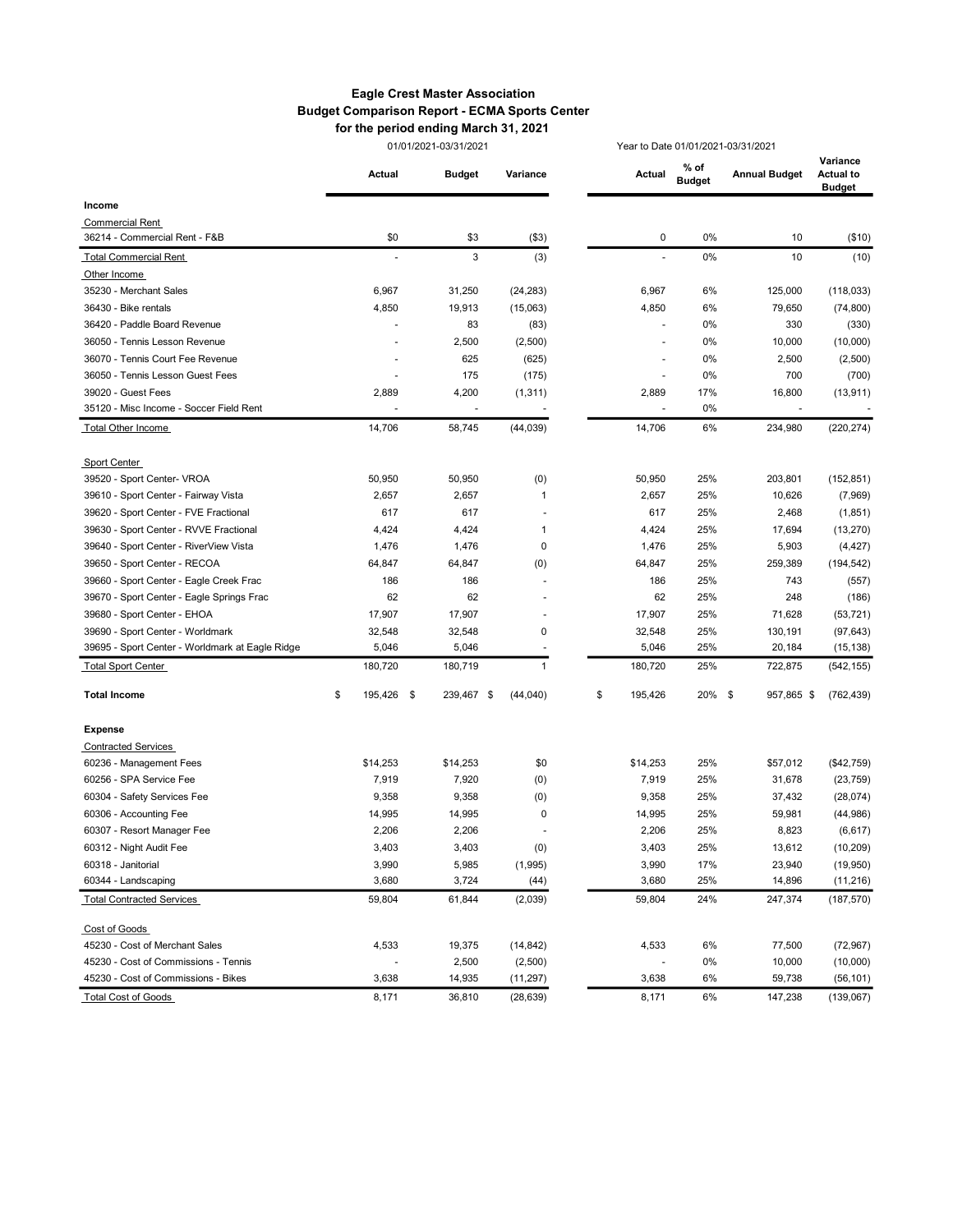#### Eagle Crest Master Association Budget Comparison Report - ECMA Sports Center for the period ending March 31, 2021

|                                        |                  | 01/01/2021-03/31/2021 |           |          | Year to Date 01/01/2021-03/31/2021 |                       |                      |                                               |
|----------------------------------------|------------------|-----------------------|-----------|----------|------------------------------------|-----------------------|----------------------|-----------------------------------------------|
|                                        | Actual           | <b>Budget</b>         | Variance  |          | Actual                             | % of<br><b>Budget</b> | <b>Annual Budget</b> | Variance<br><b>Actual to</b><br><b>Budget</b> |
| Dues Expense                           |                  |                       |           |          |                                    |                       |                      |                                               |
| 60308 - Reserve Contribution           | 36,794           | 37,500                | (706)     |          | 36,794                             | 25%                   | 150,000              | (113, 206)                                    |
| <b>Total Dues Expense</b>              | 36,794           | 37,500                | (706)     |          | 36,794                             | 25%                   | 150,000              | (113, 206)                                    |
| Grounds Maintenance                    |                  |                       |           |          |                                    |                       |                      |                                               |
| 60361 - Snow Removal                   |                  | 6,250                 | (6, 250)  |          |                                    | 0%                    | 12,500               | (12,500)                                      |
| <b>Total Grounds Maintenance</b>       |                  | 6,250                 | (6, 250)  |          | $\blacksquare$                     | 0%                    | 12,500               | (12,500)                                      |
| <b>Operating Supplies</b>              |                  |                       |           |          |                                    |                       |                      |                                               |
| 60103 - Operating Supplies             | 2,894            | 6,250                 | (3,356)   |          | 2,894                              | 12%                   | 25,000               | (22, 106)                                     |
| 60200 - Licenses and Permits           |                  | 500                   | (500)     |          |                                    | 0%                    | 2,000                | (2,000)                                       |
| 60280 - Uniforms                       |                  | 375                   | (375)     |          | $\overline{\phantom{a}}$           | 0%                    | 1,500                | (1,500)                                       |
| 60281 - Laundry and Dry Cleaning       | 1,662            | 6,418                 | (4, 756)  |          | 1,662                              | 6%                    | 25,673               | (24, 011)                                     |
| <b>Total Operating Supplies</b>        | 4,556            | 13,543                | (8,988)   |          | 4,556                              | 8%                    | 54,173               | (49, 617)                                     |
| Other Expense                          |                  |                       |           |          |                                    |                       |                      |                                               |
| 60311 - Travel                         | 21               | 125                   | (104)     |          | 21                                 | 4%                    | 500                  | (479)                                         |
| <b>Total Other Expense</b>             | 21               | 125                   | (104)     |          | 21                                 | 4%                    | 500                  | (479)                                         |
| Professional Fees                      |                  |                       |           |          |                                    |                       |                      |                                               |
| 60143 - Credit Card Commissions        | 455              | 900                   | (444)     |          | 455                                | 13%                   | 3,598                | (3, 143)                                      |
| <b>Total Professional Fees</b>         | 455              | 900                   | (444)     |          | 455                                | 13%                   | 3,598                | (3, 143)                                      |
| Repair & Maintenance                   |                  |                       |           |          |                                    |                       |                      |                                               |
| 60336 - Repair & Mtc                   | 4,909            | 10,515                | (5,606)   |          | 4,909                              | 12%                   | 42,060               | (37, 151)                                     |
| Total Repair & Maintenance             | 4,909            | 10,515                | (5,606)   |          | 4,909                              | 12%                   | 42,060               | (37, 151)                                     |
| Sport Center                           |                  |                       |           |          |                                    |                       |                      |                                               |
| 60261 - Sport Center Payroll           | 40,390           | 62,526                | (22, 136) |          | 40,390                             | 16%                   | 250,104              | (209, 714)                                    |
| <b>Total Sport Center</b>              | 40,390           | 62,526                | (22, 136) |          | 40,390                             | 16%                   | 250,104              | (209, 714)                                    |
| Taxes and Insurance                    |                  |                       |           |          |                                    |                       |                      |                                               |
| 80250 - Real Estate Taxes              | 5,541            | 5,450                 | 92        |          | 5,541                              | 25%                   | 21,799               | (16, 258)                                     |
| 80355 - Insurance Deductible           |                  |                       |           |          |                                    | 0%                    | 2,500                | (2,500)                                       |
| 80350 - Liability & Property Insurance | 8,732            | 8,841                 | (109)     |          | 8,732                              | 25%                   | 35,365               | (26, 633)                                     |
| <b>Total Taxes and Insurance</b>       | 14,273           | 14,291                | (18)      |          | 14,273                             | 24%                   | 59,664               | (45, 391)                                     |
| <b>Utilities</b>                       |                  |                       |           |          |                                    |                       |                      |                                               |
| 60160 - Cable/Satellite Television     | 480              | 442                   | 39        |          | 480                                | 27%                   | 1,767                | (1, 287)                                      |
| 60260 - Telecommunications             | 273              | 305                   | (32)      |          | 273                                | 22%                   | 1,218                | (945)                                         |
| 60360 - Waste Removal                  | 1,288            | 1,292                 | (4)       |          | 1,288                              | 25%                   | 5,168                | (3,880)                                       |
| 60501 - Electricity                    | 3,508            | 4,813                 | (1, 305)  |          | 3,508                              | 18%                   | 19,250               | (15, 742)                                     |
| 60502 - Gas                            | 11,101           | 9,413                 | 1,688     |          | 11,101                             | 29%                   | 37,653               | (26, 552)                                     |
| 60505 - Water                          | 2,100            | 2,100                 |           |          | 2,100                              | 25%                   | 8,400                | (6,300)                                       |
| <b>Total Utilities</b>                 | 18,750           | 18,364                | 386       |          | 18,750                             | 26%                   | 73,456               | (54, 706)                                     |
| <b>Total Expense</b>                   | \$<br>188,124 \$ | 262,667 \$            | (74, 543) | \$       | 188,124                            | 18% \$                | 1,040,667 \$         | (852, 543)                                    |
| Operating Net Income                   | \$<br>7,303 \$   | $(23,200)$ \$         | 30,503    | \$       | 7,303                              | $-9\%$ \$             | (82, 802)            | 90,105<br>\$                                  |
|                                        |                  |                       |           |          |                                    |                       |                      |                                               |
| Beginning Fund Balance -01/01/2021     |                  |                       |           | \$<br>\$ | 176,808<br>184,111                 |                       | 193,414<br>\$<br>\$  |                                               |
| Ending Fund Balance -03/31/2021        |                  |                       |           |          |                                    |                       | 110,612              |                                               |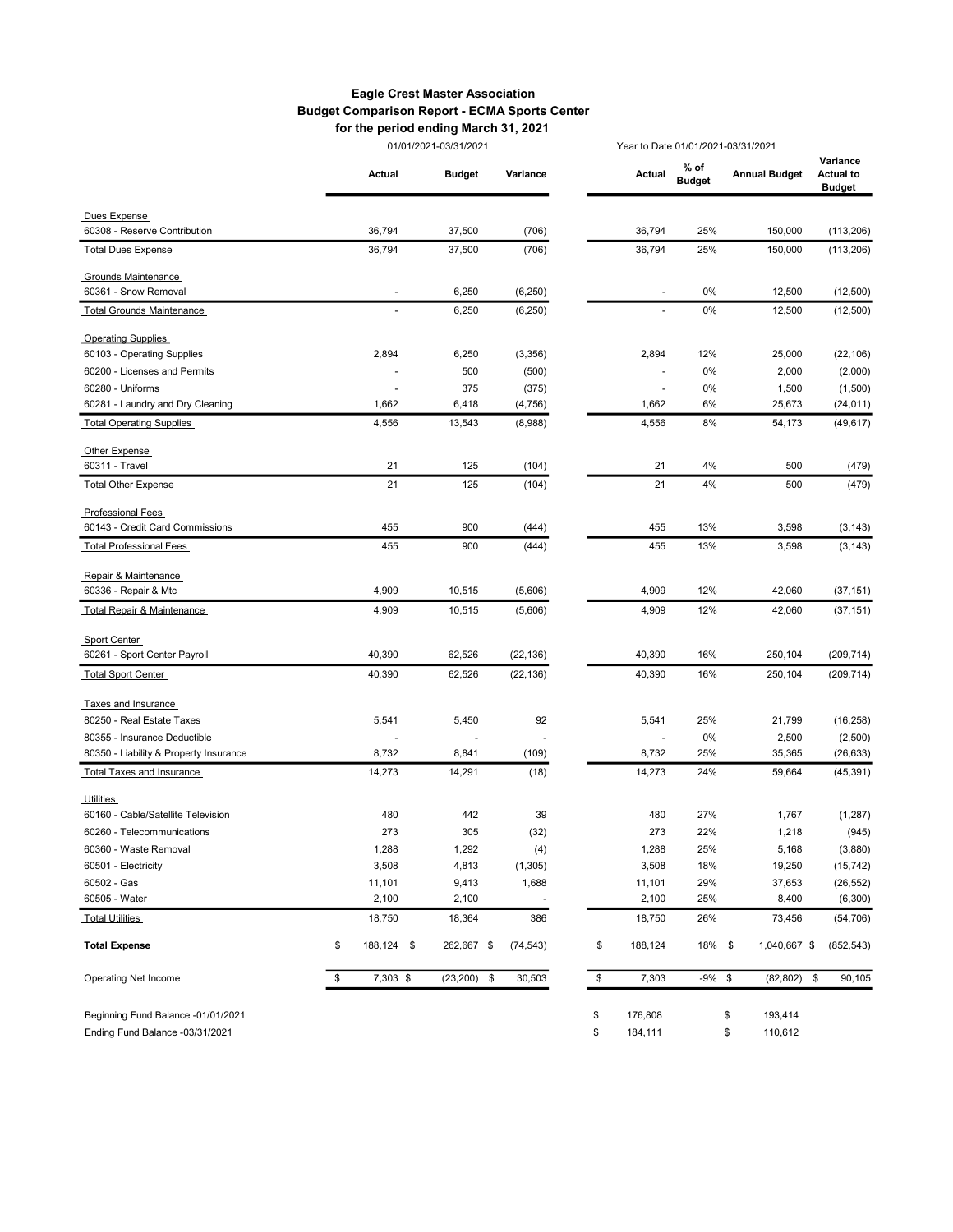### Eagle Crest Master Association Budget Comparison Report - ECMA Water for the period ending March 31, 2021

|                                              | 01/01/2021-03/31/2021    |                  |              | Year to Date 01/01/2021-03/31/2021 |                       |                      |                                               |
|----------------------------------------------|--------------------------|------------------|--------------|------------------------------------|-----------------------|----------------------|-----------------------------------------------|
|                                              | Actual                   | <b>Budget</b>    | Variance     | Actual                             | % of<br><b>Budget</b> | <b>Annual Budget</b> | Variance<br><b>Actual to</b><br><b>Budget</b> |
| Water:                                       |                          |                  |              |                                    |                       |                      |                                               |
| Income                                       |                          |                  |              |                                    |                       |                      |                                               |
| Water & Sewer                                |                          |                  |              |                                    |                       |                      |                                               |
| 39700 - Water & Sewer - VROA                 | 26,040<br>\$             | \$<br>26,040 \$  |              | \$<br>26,040                       | 25% \$                | 104,160 \$           | (78, 120)                                     |
| 39720 - Water & Sewer - ECMA Spts Ctr        | 2,100                    | 2,100            |              | 2,100                              | 25%                   | 8,400                | (6,300)                                       |
| 39730 - Water & Sewer - Fairway Vista        | 6,720                    | 6,720            |              | 6,720                              | 25%                   | 26,880               | (20, 160)                                     |
| 39740 - Water & Sewer - RiverView Vista      | 9,870                    | 9,870            |              | 9,870                              | 25%                   | 39,480               | (29, 610)                                     |
| 39750 - Water & Sewer - EHOA                 | 36,960                   | 36,960           |              | 36,960                             | 25%                   | 147,840              | (110, 880)                                    |
| 39760 - Water & Sewer - EHOA (undeveloped)   | 406                      | 406              | 1            | 406                                | 25%                   | 1,622                | (1,216)                                       |
| 39770 - Water & Sewer - River Run Properties | 630                      | 630              |              | 630                                | 25%                   | 2,520                | (1,890)                                       |
| 39780 - Water & Sewer - Worldmark            | 17,220                   | 17,220           |              | 17,220                             | 25%                   | 68,880               | (51,660)                                      |
| 39790 - Water & Sewer - Pro Shop             | 1,260                    | 1,260            |              | 1,260                              | 25%                   | 5,040                | (3,780)                                       |
| 39840 - Water & Sewer - Hotel                | 15,120                   | 15,120           |              | 15,120                             | 25%                   | 60,480               | (45, 360)                                     |
| 39850 - Water & Sewer - Conference Ctr       | 1,050                    | 1,050            |              | 1,050                              | 25%                   | 4,200                | (3, 150)                                      |
| 39860 - Water & Sewer - Maint/Golf           | 210                      | 210              |              | 210                                | 25%                   | 840                  | (630)                                         |
| Total Water & Sewer                          | 117,586                  | 117,586          | $\mathbf{1}$ | 117,586                            | 25%                   | 470,342              | (352, 756)                                    |
| Other Income - Chase Cost Sharing Agreement  |                          |                  |              |                                    | 0%                    | 613                  | (613)                                         |
| Misc Income - Water Sharing Rights           |                          |                  |              |                                    |                       |                      |                                               |
| <b>Total Income</b>                          | 117,586<br>\$            | 117,586 \$<br>\$ | $\mathbf{1}$ | \$<br>117,586                      | 25% \$                |                      | 470,955 \$ (353,369)                          |
| <b>Expense</b>                               |                          |                  |              |                                    |                       |                      |                                               |
| <b>Contracted Services</b>                   |                          |                  |              |                                    |                       |                      |                                               |
| 60236 - Management Fees                      | \$5,079                  | \$4,987          | \$92         | \$5,079                            | 25%                   | \$19,947             | (\$14,868)                                    |
| 60304 - Safety Services Fee                  | 5,840                    | 5,840            |              | 5,840                              | 25%                   | 23,361               | (17, 521)                                     |
| 60306 - Accounting Fee                       | 3,730                    | 3,730            | 0            | 3,730                              | 25%                   | 14,918               | (11, 188)                                     |
| 60366 - Utility System Mgmt Fee              | 17,985                   | 20,277           | (2, 292)     | 17,985                             | 22%                   | 81,107               | (63, 122)                                     |
| <b>Total Contracted Services</b>             | 32,634                   | 34,833           | (2,200)      | 32,634                             | 23%                   | 139,333              | (106, 699)                                    |
| Dues Expense                                 |                          |                  |              |                                    |                       |                      |                                               |
| 60308 - Reserve Contribution                 | 36,529                   | 36,528           | 1            | 36,529                             | 25%                   | 146,113              | (109, 584)                                    |
| <b>Total Dues Expense</b>                    | 36,529                   | 36,528           | $\mathbf{1}$ | 36,529                             | 25%                   | 146,113              | (109, 584)                                    |
| <b>Operating Supplies</b>                    |                          |                  |              |                                    |                       |                      |                                               |
| 60200 - Licenses and Permits                 | 933                      | 375              | 558          | 933                                | 62%                   | 1,500                | (567)                                         |
| 60300 - Dues and Subscriptions               | $\overline{a}$           | 38               | (38)         | $\overline{a}$                     | 0%                    | 150                  | (150)                                         |
| <b>Total Operating Supplies</b>              | 933                      | 413              | 520          | 933                                | 57%                   | 1,650                | (717)                                         |
| <b>Professional Fees</b>                     |                          |                  |              |                                    |                       |                      |                                               |
| 60252 - Legal / Prof. Services               |                          | 375              | (375)        |                                    | 0%                    | 1,500                | (1,500)                                       |
| 60235 - Water Rights Transfer Cost           |                          |                  |              |                                    |                       |                      |                                               |
| 60302 - Consultant Fees                      |                          | 1,250            | (1,250)      | $\sim$                             | 0%                    | 5,000                | (5,000)                                       |
| <b>Total Professional Fees</b>               | $\blacksquare$           | 1,625            | (1,625)      | $\blacksquare$                     | 0%                    | 6,500                | (6,500)                                       |
| Repair & Maintenance                         |                          |                  |              |                                    |                       |                      |                                               |
| 60336 - Repair & Mtc                         | $\overline{\phantom{a}}$ | 2,500            | (2,500)      |                                    | 0%                    | 10,000               | (10,000)                                      |
| 603xx - Capital Impv - UPS Backup            | $\overline{\phantom{a}}$ | ÷,               |              | $\blacksquare$                     | 0%                    |                      |                                               |
| 60369 - Product Quality Testing              | 465                      | 1,575            | (1, 110)     | 465                                | 7%                    | 6,300                | (5,835)                                       |
| Total Repair & Maintenance                   | 465                      | 4,075            | (3,610)      | 465                                | 3%                    | 16,300               | (15, 835)                                     |
| Taxes and Insurance                          |                          |                  |              |                                    |                       |                      |                                               |
| 80250 - Real Estate Taxes                    | 2,343                    | 2,383            | (40)         | 2,343                              | 25%                   | 9,531                | (7, 188)                                      |
| 80355 - Insurance Deductible                 |                          | $\overline{a}$   |              | $\overline{\phantom{a}}$           | 0%                    |                      |                                               |
| 80350 - Liability & Property Insurance       | 907                      | 919              | (11)         | 907                                | 25%                   | 3,674                | (2,767)                                       |
| Total Taxes and Insurance                    | 3,250                    | 3,301            | (51)         | 3,250                              | 25%                   | 13,205               | (9,955)                                       |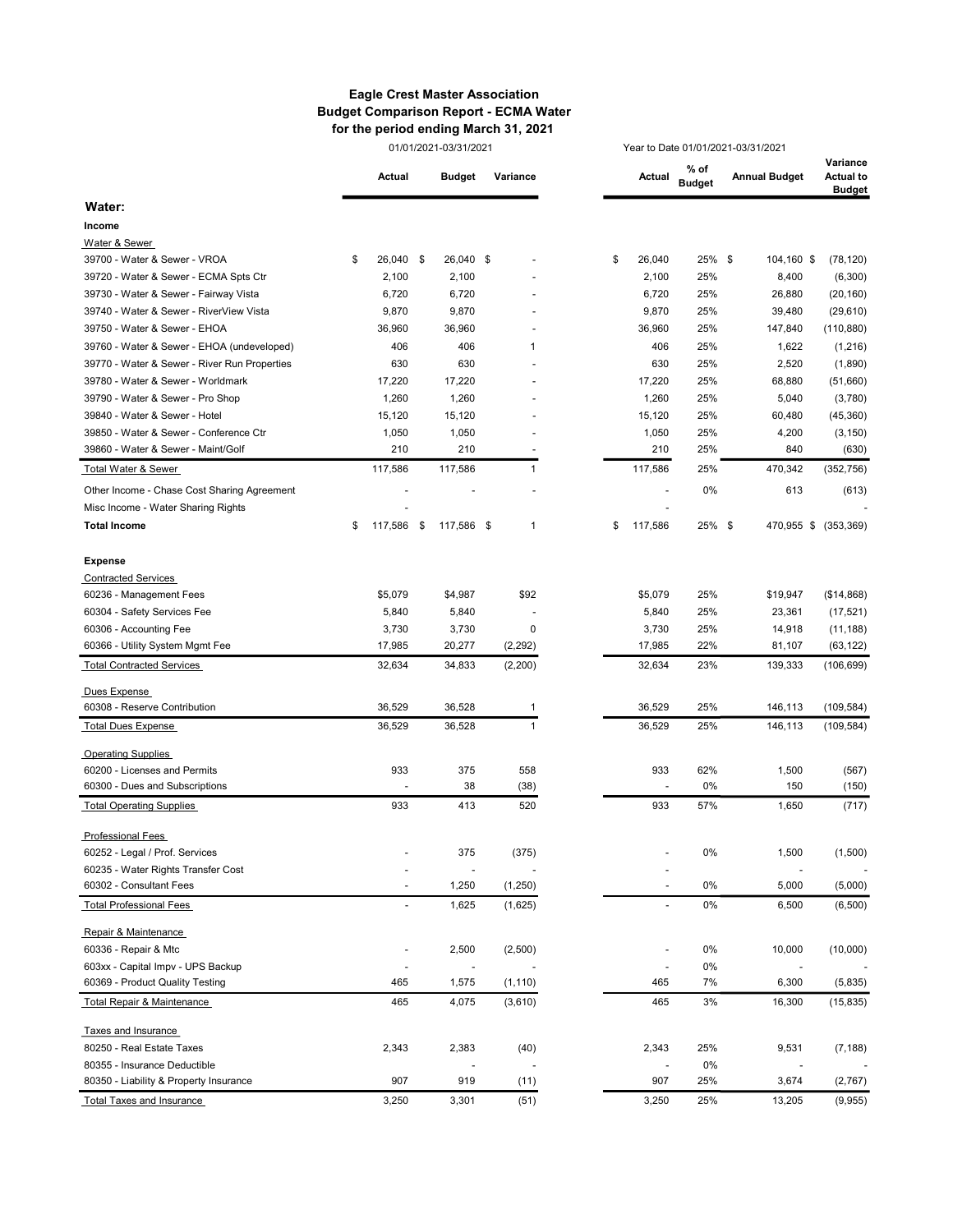### Eagle Crest Master Association Budget Comparison Report - ECMA Water for the period ending March 31, 2021

01/01/2021-03/31/2021 Year to Date 01/01/2021-03/31/2021

|                                      | Actual                   | <b>Budget</b> | Variance  | Actual         | $%$ of<br><b>Budget</b> | <b>Annual Budget</b> | Variance<br><b>Actual to</b><br><b>Budget</b> |
|--------------------------------------|--------------------------|---------------|-----------|----------------|-------------------------|----------------------|-----------------------------------------------|
| Utilities                            |                          |               |           |                |                         |                      |                                               |
| 60501 - Electricity                  | 5,354                    | 8,955         | (3,601)   | 5,354          | 15%                     | 35,819               | (30, 466)                                     |
| 60505 - Water                        | 881                      | 750           | 131       | 881            | 29%                     | 3,000                | (2, 119)                                      |
| <b>Total Utilities</b>               | 6,234                    | 9,705         | (3, 471)  | 6,234          | 16%                     | 38,819               | (32, 585)                                     |
| <b>Total Water Expense</b>           | 80,044                   | 90,480        | (10, 436) | 80,044         | 22%                     | 361,920              | (281, 876)                                    |
| Operating Net Income - Water         | 37,542                   | 27,106        | 10,436    | 37,542         | 34%                     | 109,035              | (71, 493)                                     |
| Sewer:                               |                          |               |           |                |                         |                      |                                               |
| <b>Contracted Services</b>           |                          |               |           |                |                         |                      |                                               |
| 60236 - Management Fees              | 1,304                    | 1,304         |           | 1,304          | 25%                     | 5,217                | (3,913)                                       |
| 60366 - Utility System Mgmt Fee      | 14,716                   | 16,601        | (1,885)   | 14,716         | 22%                     | 66,405               | (51, 689)                                     |
| <b>Total Contracted Services</b>     | 16,020                   | 17,906        | (1,885)   | 16,020         | 22%                     | 71,622               | (55,602)                                      |
| <b>Operating Supplies</b>            |                          |               |           |                |                         |                      |                                               |
| 60103 - Operating Supplies           |                          | 19            | (19)      |                |                         | 75                   | (75)                                          |
| 60200 - Licenses and Permits         | ٠                        | 238           | (238)     | ÷              | ÷                       | 950                  | (950)                                         |
| <b>Total Operating Supplies</b>      |                          | 256           | (256)     |                |                         | 1,025                | (1,025)                                       |
| <b>Professional Fees</b>             |                          |               |           |                |                         |                      |                                               |
| 60252 - Legal & Professional Fees    |                          |               |           |                |                         |                      |                                               |
| 60302 - Consultant Fees              | $\sim$                   | 225           | (225)     | $\overline{a}$ | 0%                      | 900                  | (900)                                         |
| <b>Total Professional Fees</b>       | $\overline{\phantom{a}}$ | 225           | (225)     |                | 0%                      | 900                  | (900)                                         |
| Repair & Maintenance                 |                          |               |           |                |                         |                      |                                               |
| 60332 - Capital Improvements - SCADA | ÷,                       |               |           |                | 0%                      |                      |                                               |
| 60336 - Repair & Mtc                 | 500                      | 1,656         | (1, 156)  | 500            | 8%                      | 6,625                | (6, 125)                                      |
| 60346 - ECX Operations               | 2,242                    | 2,248         | (6)       | 2,242          | 25%                     | 8,993                | (6, 751)                                      |
| 60369 - Product Quality Testing      | 578                      | 750           | (172)     | 578            | 19%                     | 3,000                | (2, 422)                                      |
| Total Repair & Maintenance           | 3,320                    | 4,655         | (1, 335)  | 3,320          | 18%                     | 18,618               | (15, 298)                                     |
| <b>Total Sewer Expense</b>           | 19,340                   | 23,041        | (3,701)   | 19,340         | 21%                     | 92,165               | (72, 825)                                     |
| Operating Net Income - Sewer         | (19, 340)                | (23,041)      | 3,701     | (19, 340)      | 21%                     | (92, 165)            | 72,825                                        |
| Net Operating Income - Water/Sewer   | 18,202 \$<br>\$          | 4,064         |           | \$<br>18,202   | 108% \$                 | 16,870 \$            | 1,332                                         |
| Beginning Fund Balance -01/01/2021   |                          |               |           | \$<br>165,716  |                         | \$<br>143,187        |                                               |
| Ending Fund Balance -03/31/2021      |                          |               |           | \$<br>183,918  |                         | \$<br>160,057        |                                               |